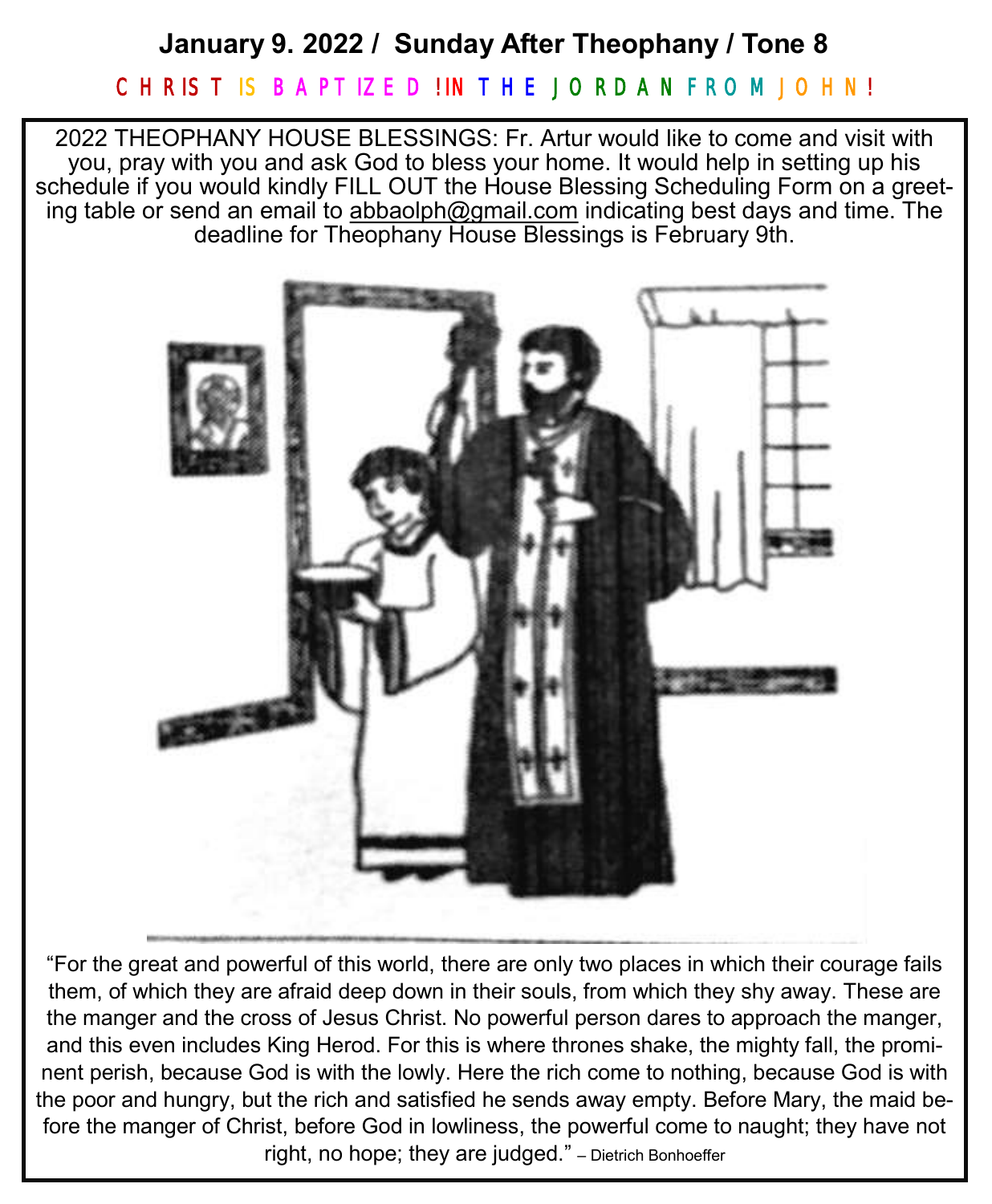**Holy Protection of Mary Byzantine Catholic Eparchy of Phoenix Most Reverend Thomas J Olmsted Apostolic Administrator** 

**Our Lady of Perpetual Help Byzantine Catholic Church 1837 Alvarado Dr. NE, Albuquerque, NM 87110 Parish office: (505) 256-1539 www.olphnm.org**

**Father Artur Bubnevych, Pastor Rectory (505) 268-2877 abbaolph@gmail.com** 

**Father Christopher Zugger pastor emeritus (505) 256-1787 Frchris.zugger@gmail.com www.frchriszugger.com** 

**Father Tyler Strand (516) 661-0883 tylerastrand@yahoo.co.uk**

### **OFFICE HOURS:**

Monday—Friday 10:00 am—4:00 pm Thursday OFF

**THEOSIS:** 2nd & 4th Thursday Bible Study 6:45 pm / Zoom

### **Advisory Board**

Fr. Chris Zugger, Dan Riley, Rafael Plut, Jeff Brewer, Michael Grega, Alicia Wells

# **Finance Council**

Matthew Blain, Maria Alden

### **Confession (Mystery of Reconciliation**):

9:15—10:00 am on Sundays, before or after weekday Liturgies, or by appointment with Father

### **Mysteries of Baptism/Chrismation/ Eucharist**:

Must be arranged three months in advance. (Pre-Jordan requirement)

## **Mystery of Crowning:**  Must be arranged six months in advance

(Pre-Cana requirement)

**Sick and Shut-Ins:** It is the family's responsibility to notify the parish office when a parishioner is in the hospital or confined to home because of sickness or old age. Father will bring the confined person the Holy Mysteries on a regular basis. It is recommended that one receive the Anointing of the Sick before any major surgery. Please don't let the priest be last to know that someone is ill!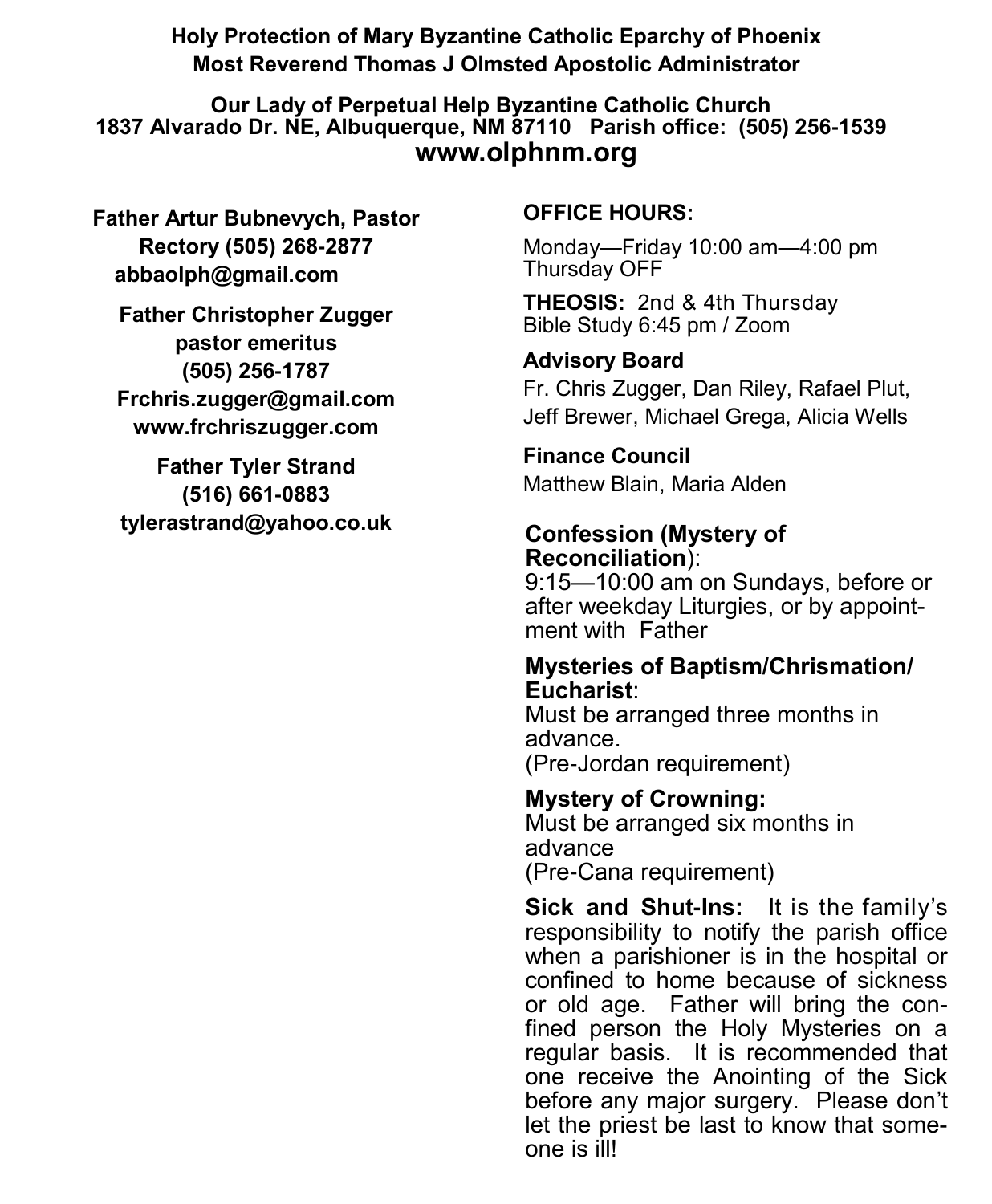|                                  | Welcome to our Church! If you are looking for a spiritual home, contact Father Artur/Fr Chris<br>or the office staff for more information. God bless you!<br>Ephesians / 4:7-13; Mt 4:12-17                  |
|----------------------------------|--------------------------------------------------------------------------------------------------------------------------------------------------------------------------------------------------------------|
| YouTube<br>Live                  | 8:30 am Rosary; 9:00 am Matins, Confessions<br>10:00 am Divine Liturgy for Parish Family, Benefactors and Friends<br>Eternal Lamp: Amanda Pettit by her mom                                                  |
| Jan 10 Mon                       | Post festive of Theophany / Gregory of Nyssa Bishop/<br>Heb 8:7-13; Mk 8:11-21                                                                                                                               |
| <b>House</b><br><b>Blessings</b> | 9:00 am Liturgy / +Tom Casey by Fitzpatrick Family                                                                                                                                                           |
| Jan 11 Tue                       | Post festive of Theophany / Theodosius Venerable<br>2 Cor 4:6-15; Mt 11:27-30                                                                                                                                |
| House<br><b>Blessings</b>        | 9:00 am Liturgy / + Jason Chavez by Fitzpatrick Family                                                                                                                                                       |
| Jan 12 Wed                       | Post festive of Theophany / Tatiana Martyr / Heb 10:1-18; Mk 8:30-34                                                                                                                                         |
| <b>House</b><br><b>Blessings</b> | 6:00 pm Liturgy / God's Blessing on Fr. Chris / Fr. Tyler / Fr Artur<br>by Talamante Family                                                                                                                  |
|                                  |                                                                                                                                                                                                              |
| Jan 13 Thu                       | Post festive of Theophany / Hermolaus and Stgratonicus Martyrs<br>Heb 10:35-11:7; Mk 9:10-16                                                                                                                 |
|                                  | 6:45 pm THEOSIS Bible Study (zoom)                                                                                                                                                                           |
| Jan 14 Fri                       | Leave taking of Theophany / Venerable Fathers of Sinai and Raitho<br>Heb 11:8 & 11-16; Mk 9:33-41                                                                                                            |
| - Justice                        | 9:00 am Prayer & witness in front of abortion clinic on San Mateo / Lomas<br>6:00 pm Liturgy / + Jean Loomis by Fitzpatrick Family                                                                           |
| Jan 15 Sat                       | Paul and John Venerables / Col 1:3-6; Lk 16:10-15                                                                                                                                                            |
| Jan 16 Sun                       | 34th Sunday After Pentecost / 1 Tim 15:17; Lk 18:35-43                                                                                                                                                       |
| <b>House</b><br><b>Blessings</b> | 4:00 pm Vespers (YouTube Live)<br>5:00 pm Liturgy / +Vladislav & +Antonina Gunner by Meilani, Trevor, Natalya<br>and Kristina<br>Hebrew Scriptures for Sunday: Exodus 14:5-14; Joshua 3:9-17; Isaiah 41:14-2 |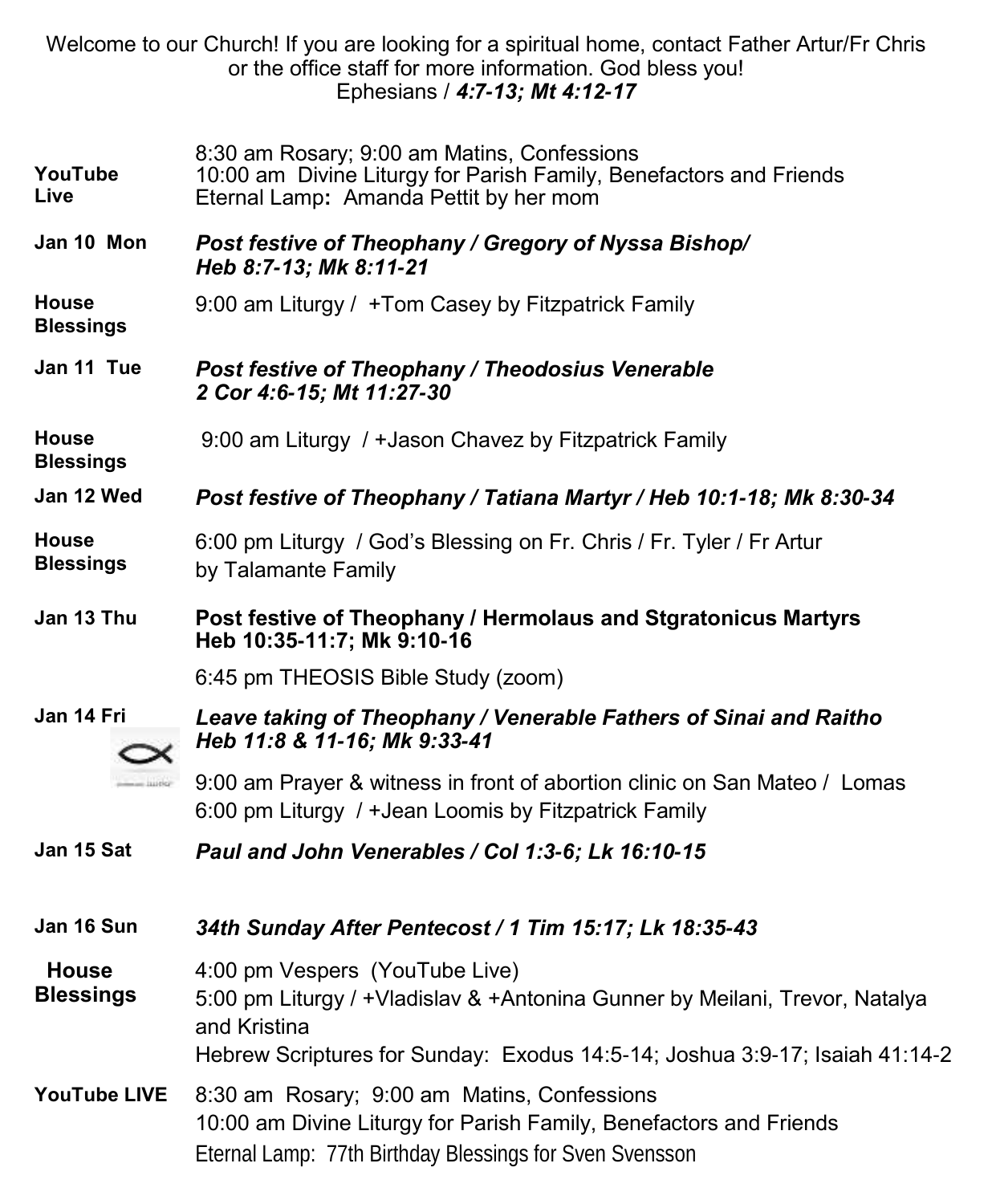#### **Remember Those Who Request Our Prayers:**

Physician and Help of Those in sickness, Redeemer and Savior of the infirm; O Master and Lord of all, grant healing to your servants. Be clement, show mercy to those who have sinned much, and deliver them, O Christ, from their Iniquities, that they may glorify your might divine

Sharif Rabadi Jenny Ford Priscilla Hughes Marilyn Fore Sven & Barbara Svensson Laurie Bienz Brent Dodson-Sands Lara Davis Jessica Pieniadz Rhonda Glasscock

Buster Miscusi Barbara De Lap Irene Bradley Soriah Chavez Abraham Haddad Marianne Gerace

Lori Medina Michael Baron Gabriel Preisler Todd Bailey Fr Chris Zugger Marcie Dark Ruth Sousa Linda Granci Vicki Frank **Christopher** Barlow Tracy McTernan Scott Fafrak Jordan Smith Rebecca Baia Janet Worthington Patti Klinkovsky Matt Williamson

Paola Terlaza

**Intentions of the Rosary:** 

1st Decade: Help for persecuted Catholics, especially in communist and Islamic states

2nd Decade: Spiritual and physical growth of our parish and the Byzantine Catholic Church

3rd Decade: Increase in vocations to priesthood, diaconate, and consecrated life to serve the Byzantine Catholic Church 4th Decade: Repose of the souls who have no one praying for them

5th Decade: Healing of the sick in body, mind and soul

#### **Holy Father's Intentions for January For true human fraternity**

We pray for all those suffering from religious discrimination and persecution; may their own rights and dignity be recognized, which originate from being brothers and sisters in the human family.



Vocation Icon Today: Sullivan Family Next Sunday: Herring Family

"The people who sat in darkness saw a great light." The Unapproachable Light of Christ showed himself to us. Our Lord may be calling you to the priesthood, diaconate, or religious life. If this may be the case, contact the Vocations Office at 206-329-9219 or email: [vocations@ephx.org](mailto:vocations@ephx.org%20)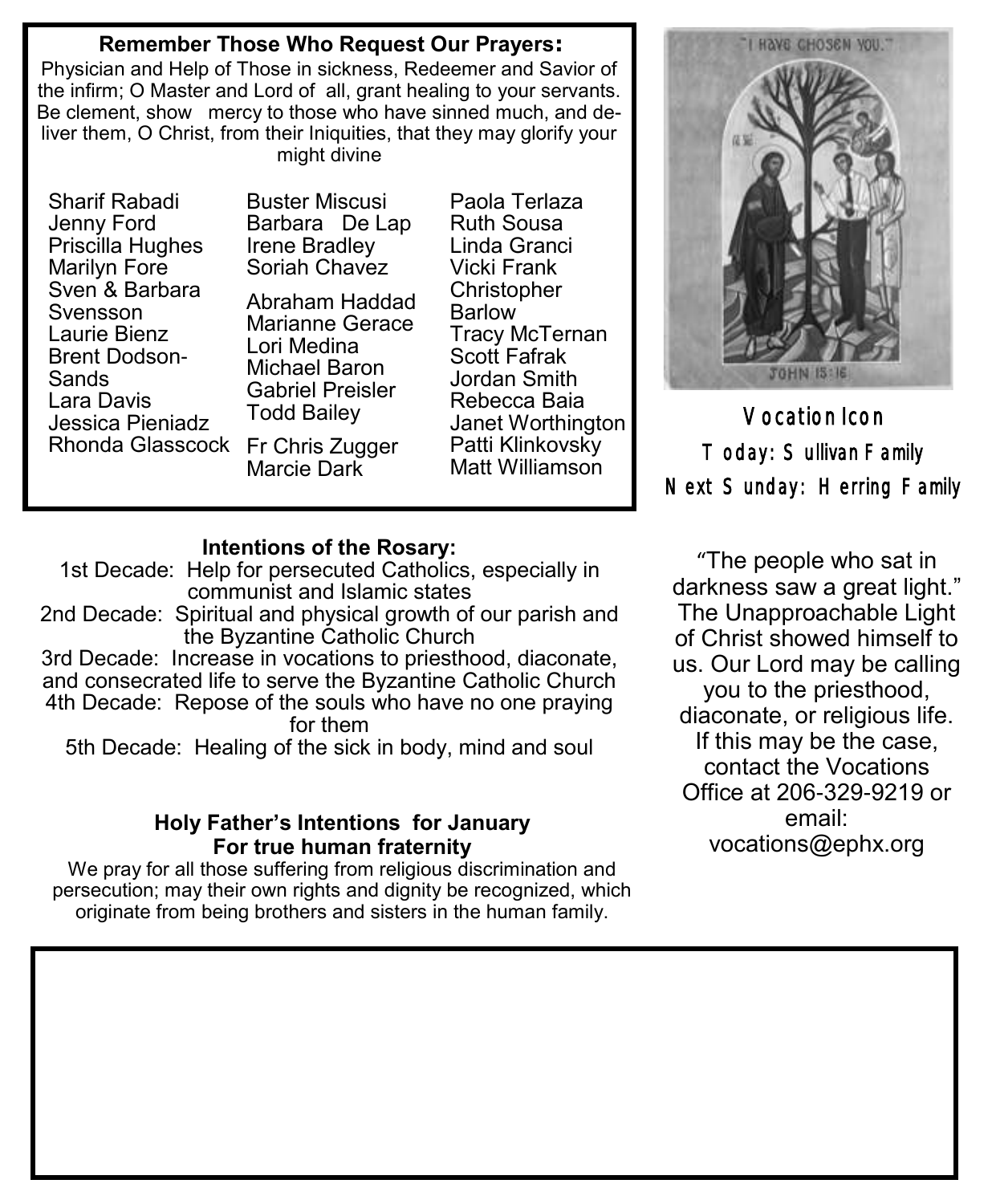# **January 16, 2022**

Cantor: Evie Jilek Reader: Michael Wells Altar Server: Michael Grega Trojca: Alaina & Nicky Riley Counters: Rafael Plut, Ann Rajala

**Propers for 1/16/2022 34th Sunday after Pentecost Tone 1 Troparion -** 125 *v. Glory...*  **Kontakion -** 126 *v. Now & Ever...* **Theotokion** - 406 **Prokeimenon & Alleluia -** 127 **Our Father -** 66

## **OLPH Prayer Warriors**

Sunday (Zoom). Send your prayer requests to Patricia at pocb@unm.edu THE PRAYER WARRIORS IS OPEN TO EVERYONE--WOMEN, MEN, & CHILDREN (children who have their parents' permission)! Please join us!!

# **Barbara's Hall Report**

Happy New Year, Everyone! May you all be blessed with, peace, good health and happiness. And maybe one of these days we can share cookies and a cup coffee!

## **Coming Events—Mark Your Calendars Now**

| TueFeb 1                 | 6:00 pm Advisory Board Meeting                                                                                                          |
|--------------------------|-----------------------------------------------------------------------------------------------------------------------------------------|
| Wed<br>Feb <sub>2</sub>  | <b>Meeting of Our Lord with Simeon &amp; Anna</b><br>Simple Holy Day (YouTube Live)<br>6:00pm Liturgy / Blessing of Candles             |
| Sat<br>Feb 19            | First All Souls Saturday (YouTube live)                                                                                                 |
|                          | 9:00 am- All Souls Liturgy / Panichida                                                                                                  |
| Mon<br>Feb 28            | <b>First Day of the Great Fast</b><br>6:00pm-Presanctified Liturgy with anointing                                                       |
| March 6                  | <b>Sunday of Orthodoxy</b><br>10:00 am Divine Liturgy / Procession with<br>Icons / Blessing of Icons                                    |
| Sat<br>Mar 12            | <b>Second All Souls Saturday</b><br>9:00 am-All Souls Liturgy / Panichida                                                               |
| Sun<br><b>Mar 13</b>     | <b>DAYLIGHT SAVINGS BEGINS move your</b><br>clock an hour ahead                                                                         |
| Sat<br>March 19          | <b>Third All Souls Saturday</b><br>9:00 am-All Souls Liturgy / Panichida                                                                |
| Fri<br><b>Mar 25</b>     | <b>Annunciation of the Theotokos</b><br><b>Solemn Holy Day</b><br>6:00pm - Vesper Liturgy of St John<br>Chrysostom / Blessing of Litija |
| Sat<br>March 26          | 9:00 am—Divine Liturgy for the Leave taking<br>of Annunciation followed by All Souls<br>Panichida                                       |
| <b>Thurs</b><br>March 31 | 7:00 pm Matins with Great Canon of<br>St Andrew of Crete / Reading Life story of<br><b>St Mary of Egypt</b>                             |
| Sat<br>April 2           | <b>Akathistos Saturday</b><br>9:00am-Akathist to the Most<br>Holy<br>Theotokos                                                          |
| Sat<br>April 9           | Saturday of Lazarus (End of 40 day Lent)<br>9:00am Divine Liturgy                                                                       |

**ONLINE GIVING / ONLINE TITHING** is available on our website:

For those parishioners who can't attend in person or traveling or anyone who find this more convenient, we just set up a new way to tithe online using your credit card or debit card information. You can do a one-time donation or setup weekly donations!! You will receive a receipt and statement immediately after donating. The software takes a very small percentage of the donation, but its worth it for the ease of the system. You can donate using your computer / smartphone at: tps://www.ol phnm.org/giving.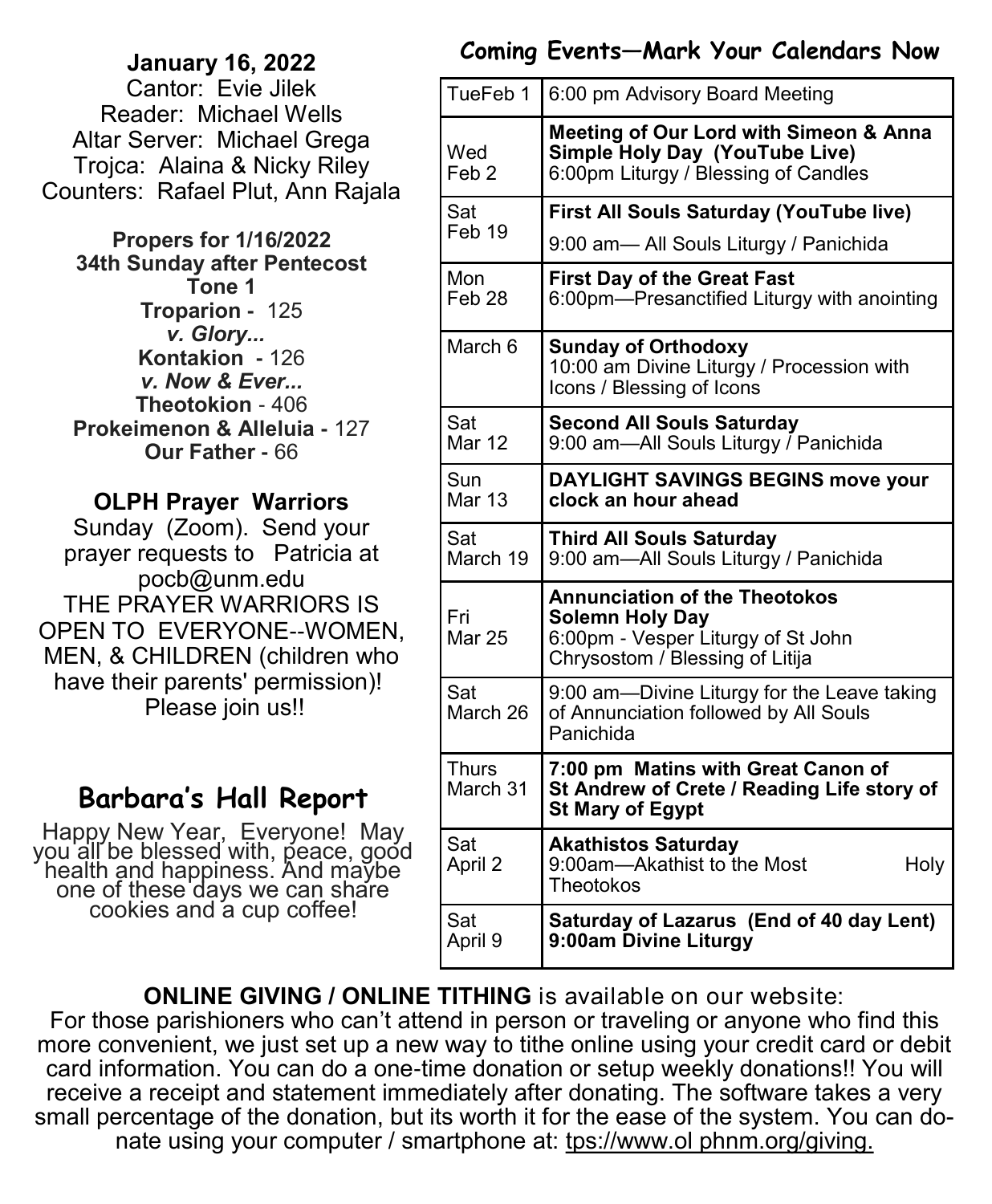**THANK YOU** TO all who contributed to our Christmas celebrations: cantors and choir and servers at the Liturgies; those who decorated the church and the hall for Holy Supper, those who care the outdoor flower bed; those who participated in Holy Supper on Christmas Eve; all of those who attended the services. Thank YOU dear Parish Family!

#### **ALL SOULS SATURDAYS**

Following the Byzantine Catholic tradition, five Saturdays are set aside for the remembrance of the departed members of our families and of our friends. This year, the first All Souls Saturday is February 19th. Using the envelope provided in your packet or on a sheet of paper, please submit the names of those you wish to have remembered at the Divine Liturgy / Panachida on these five Saturdays. Only write the first names of the individuals to be commemorated; if the list of names is the same as last year, simply write "same as last year," or write "add the following names to my list." Return your requests to the parish office by mail or by placing them in the collection basket. Deadline for returns is Sunday, February 13th. THANK YOU!

**Please pick up the 2022 wall calendar**. A simple way to begin a rule of prayer is read the Epistle and Gospel that are listed for each day of the week. In the course of the year, you will have completed nearly all of the New Testament, except for the Book of Revelation. A good way to do this is to buy the Ignatius New Testament in our bookstore, as that has copious footnotes that explain the text, especially in terms of the culture and history of the time and accurate translations of phrases whose meanings are lost when rendered in English.

## **REMINDER ABOUT PRAISH SUBSCRIPTION TO FORMED.ORG**

For those who are new to Formed.org:

This site offers amazing opportunity to enrich our FAITH. You will find thousands of books, audio talks, movies, documentaries, studies and much more. The content of website is updated on daily basis with new helpful resources. Everyone can use OLPH parish account to log in.

This is what you need to do:

1. Go to Formed.org, click sign in and then click "I belong to parish"

2. Enter zip code 87110

3. Find among the parishes OLPH Byzantine

4. Put your name and email (you will get a link in your email to directly log in) Enjoy the content! Also, you are most welcome and encouraged to share parish subscription with your friends, neighbors, coworkers or just anyone who would benefit.

## **Saints of the Week**

**January 10 - Gregory of Nyssa**; a married priest, brother of St. Basil the Great (and five other saints were in this family) who became a great theologian. He was persecuted as bishop of Nyssa for refusing to yield to heresy; after he was restored to his throne was sent to the Arabs to keep them orthodox. To support Gregory was to be considered orthodox in faith, and he was nicknamed "mainstay of the Church" in his lifetime. The Armenian and Syro-Malabar Churches list him as a Doctor of the Church.

### **January 10: OUR HOLY FATHER MARCIAN, THE TREASURER OF CONSTANTINOPLE**

We are celebrating the feast of our Lord's baptism, and one part of this we may not have considered. He went into the waters of the Jordan naked. "What has astonished you, O River Jordan? I have seen the invisible one naked, and I became frightened." (Sessional Hymn, Matins)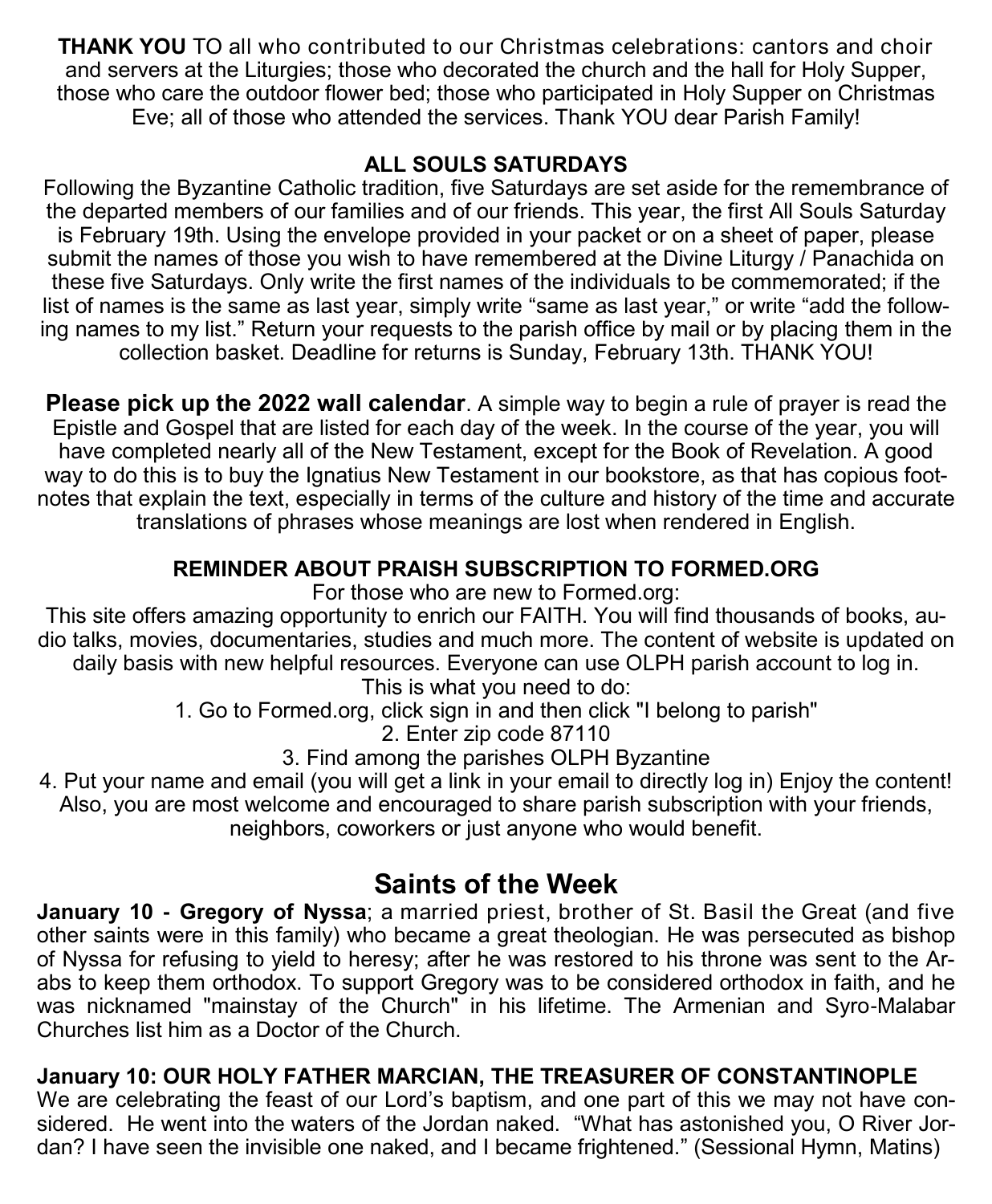Jesus would be stripped naked again on the Cross, and the Gospel tells us, "When the soldiers had crucified Jesus, they took his clothes and divided them into four shares, a share for each soldier. They also took his tunic, but the tunic was seamless, woven in one piece from the top down. (John 19:23)" We, too, must enter baptism naked. "Come then, O naked children of Adam, and let us clothe ourselves in him that we may warm ourselves. For the light that no one can approach, the One who is a protection and a mantle for the naked, the Light to those in darkness, has appeared and revealed himself today. (Ikos, Matins)" St. Paul tells us that this is the taking off of the old man, and being clothed in the new, so that "all of you who have been baptized into Christ have been clothed with Christ." "You should put away the old self of your former way of life, corrupted through deceitful desires, and be renewed in the spirit of your minds, and put on the new self, created in God's way in righteousness and holiness of truth. (Ephesians 4:22-24)" On January 10, we commemorate St. Marcian the Treasurer of the Great Church, who lived in the fifth century. He gave a practical lesson on the meaning of nakedness. As a priest, on his way to concelebrate the Divine Liturgy, we saw a poor beggar. Having no money with him, he gave him the tunic he was wearing underneath his vestments. During the Liturgy, his other concelebrants thought he was wearing an ostentatious robe and informed the patriarch, who called him aside and saw that he was naked underneath his vestments, because of his love for the poor. What, indeed, is baptism but the stripping off of our old selves in order to love the poor? (By Fr David Petras)

#### **January 11: OUR HOLY FATHER THEODOSIUS THE CENOBITE**

The monastic life is the extension of baptism. When we are baptized, we renounce evil and commit ourselves to Christ. Monastic consecration is the perfection of this choice, in which we follow the commandment of our Lord, "Be perfect, just as your heavenly Father is perfect. (Matthew 5:48)" This is done, as St. Gregory of Nyssa explains, by "constant growth in the good," in which we give ourselves over to love of God and love of neighbor. This can be done only by a spiritual struggle, in which "Whoever wishes to come after me must deny himself, take up his cross, and follow me. For whoever wishes to save his life will lose it, but whoever loses his life for my sake and that of the gospel will save it. (Mark 8:34-35)" True monks were not frightened by this for they knew our Lord also said, "Take my yoke upon you and learn from me, for I am meek and humble of heart; and you will find rest for yourselves. For my yoke is easy, and my burden light. (Matthew 11:29-30)" On January 11 we remember a man who exemplified the monastic life, our Holy Father Theodosius the Cenobite. There are many forms of monasticism, he chose the monastic life in community (cenobitism), for many need the spiritual support of a community to live the life of perfection. Certainly, not all of us are called to be monks, but most are called to work in the world and bear children, but everyone of us must in some way take up the life of asceticism (struggle) proper to a monk. The command of our Lord to be perfect was not given only for monks, but for all Christians. The feast of St. Theodosius, who lived in the fifth century, is celebrated in the time of Theophany, and, therefore, his life is closely connected with the mystery of baptism, "Without ceasing, you glorify Christ, who is God of God, and the Word, the Deliverer who bowed his head to the Forerunner, and who sanctified the nature of water," "Without ceasing, you glorify Christ, the one Son in two natures, who was baptized by the hand of the Forerunner and who was attested to by the voice of the Father," "With the bodiless powers you now unceasingly glorify Christ, who ineffably received his flesh from the Virgin, and who drowned our sins by his baptism in the currents of the Jordan." (Stichera at Psalm 140, Vespers, January 11)